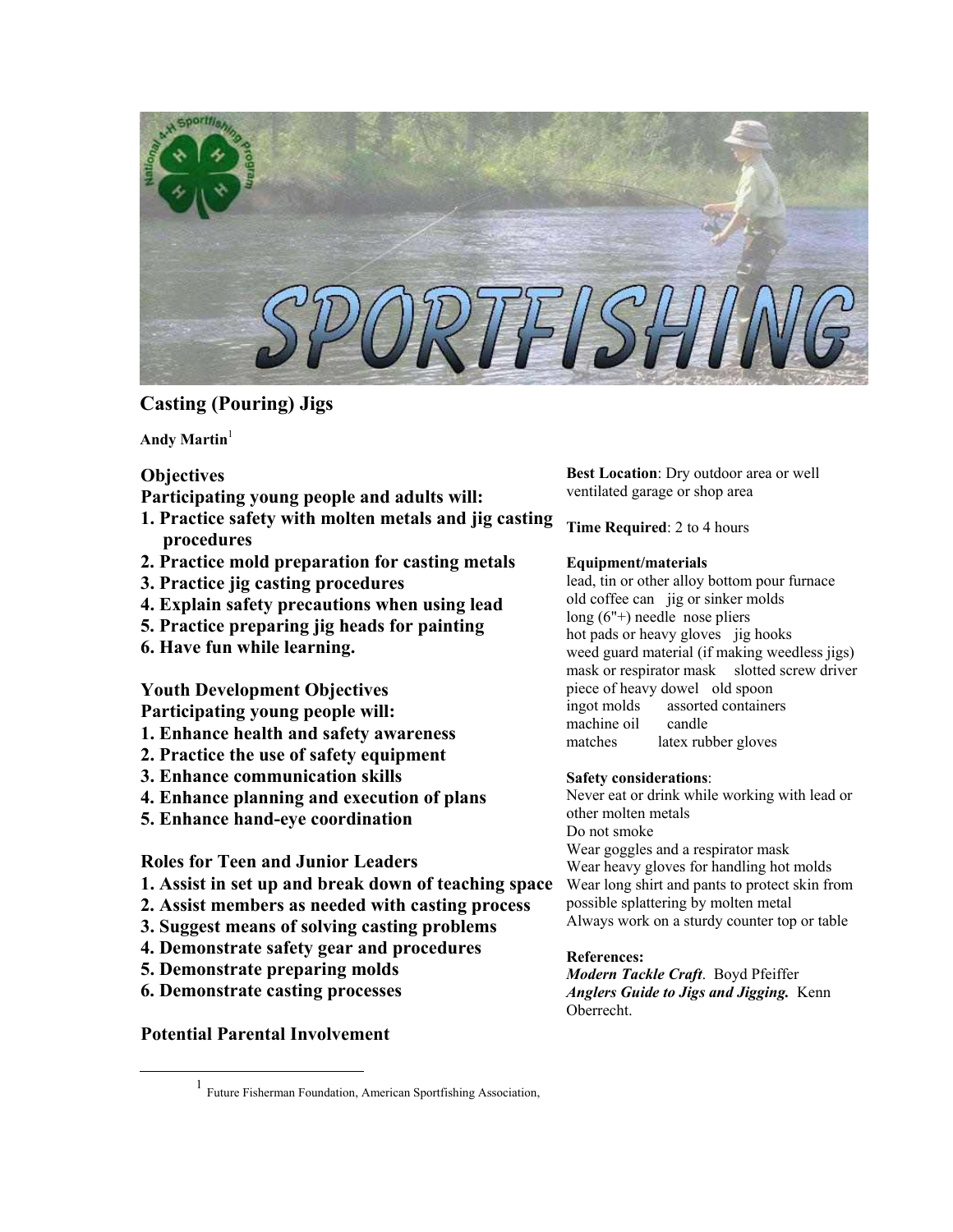- **1. See "Roles for Teen and Junior Leaders" above**
- **2. Arrange for or provide teaching space**
- **3. Arrange for or provide materials needed**
- **4. Arrange for or provide transportation**
- **5. Arrange for or provide refreshments**

**Evaluation Suggestions** 

**1. Observe and enforce proper use of safety equipment. Observe and evaluate casting technique** 

**3. Note discussion and questions asked about the casting techniques and processes** 

**4. Critically evaluate quality of castings and suggest ways to improve or to solve problems**

### **Lesson Plan**

### **Presentation**

I. Setting up for casting jigs or sinkers A. Work environment and tools

- 1. Sturdy, clean table
	- a. Protected from rain or wind
	- b. Close to adequate electrical supply
	- c. Not used for eating or food preparation
- 2. Set up furnace
	- a. Hot pads for furnace and molds
	- b. Ingot mold to catch any drippings
	- c. Lead supply
	- d. Adjustment tools
	- 1) Slotted screwdriver
	- 2) Needle-nose pliers
- 3. Slag or dross control
	- a. Coffee can or similar container
	- b. Old spoon
- c. Flux (e.g. beeswax)
- 4. Molds and hooks required
- B. Protective gear
	- 1. Goggles or safety glasses
	- 2. Mask or respirator mask
	- 3. Gloves or other protective gear

#### II. Getting started

- A. Put on safety equipment
	- 1. Goggles
	- 2. Mask
- 3. Gloves
- B. Start lead melting
	- 1. Turn furnace on (setting of 6 or 7)
	- 2. Place small pieces of lead in furnace
	- 3. Add larger pieces as they melt

**Safety Considerations**: Lead is toxic and must be handled carefully. Avoid breathing vapors, wear a mask, and keep lead casting activities away from areas where food may be prepared or consumed. Do not eat or drink anything until thoroughly washing hands and face.

#### **Application**

LAY OUT the equipment needed for the lesson on a good work surface in a suitable location. **NOTE** that water in the lead can be extremely dangerous because it causes steam explosions that can scatter molten lead in all directions. **EMPHASIZE** the need for adequate electrical supplies to handle the load for the furnace.

**PROTECT** the table or bench surface with a hot pad or insulating layer**,** and **PLACE** all equipment and materials where access is good for the processes at hand.

**DEMONSTRATE** the use of a screwdriver to adjust the tapered rod that cuts off the lead flow.

**REINFORCE** the notion that nothing used in casting lead or its by-products should be used in handling food or drink.

**PASS OUT** and **DEMONSTRATE** the use of safety equipment to be used in molding the lures. **NOTE** that the respirator-type masks are much better than other types because they filter out lead vapors. **REMIND** the participants that the lead remains very **HOT** for a while after the casting is finished.

**DEMONSTRATE** the casting sequence from start to finish, starting with putting on your safety equipment.

**NOTE** that the jig or sinker maker should follow the directions of the manufacturer in setting the temperature of the furnace, and that moderate temperatures are preferred for best casting performance. **WARN** participants that toxic gases may be produced at excessive temperatures, particularly where lead with traces of tin is being used.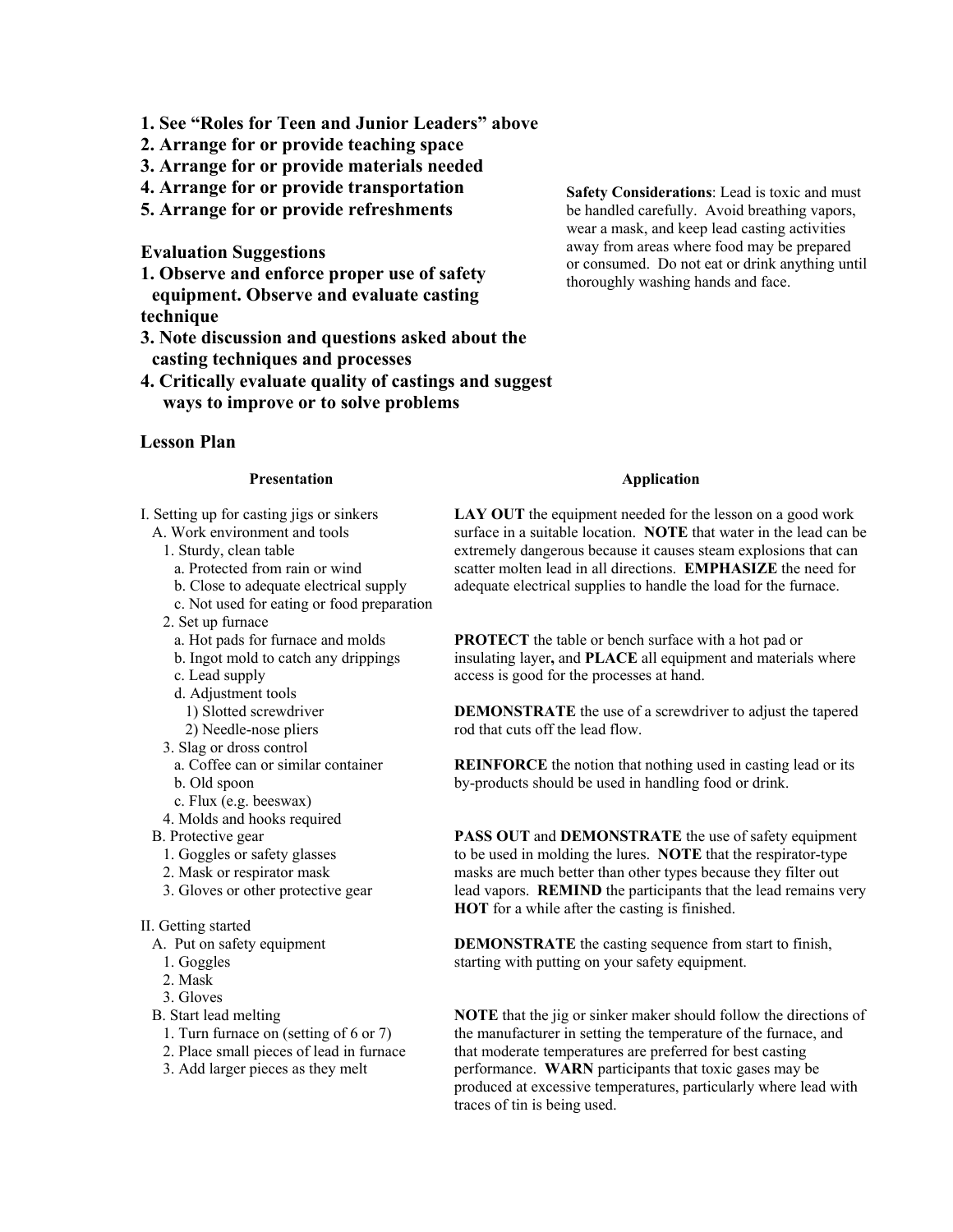- C. Smoke the mold 1. Use candle flame 2. Hold in middle of flame
	-
	- 3. Coat cavities until "black with soot" D. Flux and skim impurities from lead
		- 1. Skim dross and slag with a spoon
	- 2. Deposit slag in a can for disposal
	- E. Pre-heat mold
		- 1. Cast without hooks 2-4 times
		- 2. Cast heating cavities if present
		- 3. Return lead to pot to re-melt
			- a. Handle with extreme care
			- b. Use tools to handle
- III. Making jigs
	- A. Placing hooks or inserts in molds
		- 1. Caution: molds are hot! a. Gloves
		-
		- b. Needle nosed pliers, tweezers or hemostat
		- 2. Follow mold maker's instructions
		- a. Hook sizes
		- b. Hook styles
		- 1) Wire size
			- a) Heavy hooks
			- b) Wire hooks
		- 2) Shapes
			- a) 90Ε angle on eye
			- b) 60Ε angle on eye
			- c) Bent shank
			- d) Kinked shank
			- e) Wire forms or combinations
		- 3) Hook material and finish
			- a) Bronzed
			- b) Gold plated
			- c) Tinned or nickel plated
		- d) Stainless steel
		- 3. Lay mold flat on table to load hooks
		- 4. Check hook seating before closing mold

B. Pour lead into mold cavities 1. Pour heat cavities first if present

- 2. Fill cavities in succession
	- a. Handle to hinge
	- b. Fill into sprue cavity
	- c. Work quickly and carefully
- 3. Complete filling essential
- C. Remove jigs from mold
	- 1. Open mold after lead hardens
	- 2. Turn to allow jigs to fall out
	- a. Soft, heat resistent surface

**USE** a candle flame to prepare the mold for casting while the lead is getting up to temperature. **CONTINUE** to smoke the mold until the cavities are well covered with soot.

**USE** a commercial flux or a tiny piece of beeswax to aid in getting the oxidized lead and other impurities collected at the top of the molten lead. **PLACE** the slag or dross in a metal container that can be sealed for later disposal.

 **EMPHASIZE** the importance of pre-heating the mold, particularly for small or intricate castings. **DEMONSTRATE** how to pre-heat the mold by casting jigs without hooks or filling the heat cavities in some molds.

**CAUTION** participants to exercise care when placing hooks in the molds and **RECOMMEND** the use of a tool to do so. **EMPHASIZE** putting being precise with the placement of the hooks or wires in the areas designed for them.

**NOTE** that the molds are made for a specific type, size, and style of hook and that departures from those recommendations can result in poorly formed or useless castings.

**SHOW** examples of the types and sizes of hooks being used in the session.

**DISCUSS** the advantages and disadvantages of the various types and finishes on hooks.

**NOTE** that placing the mold flat on the bench makes insertion of the hooks much easier. **CAUTION** participants to close the mold carefully to avoid getting hooks out of location and causing sloppy casts.

**NOTE** that molds with heating cavities should have those cavities filled first, particularly if very small jigs are being cast.

**EMPHASIZE** using an organized approach to pouring the molds full. **NOTE** that the sprue cavity should be filled as well, making sure that an excess of material is present to fill the mold cavities. **STRESS** working quickly and carefully.

**EXPLAIN** that the jigs are ready to remove when the lead on the surface of the sprue hardens. **NOTE** that molds should be opened over a soft, heat resistant surface since they may fall out of the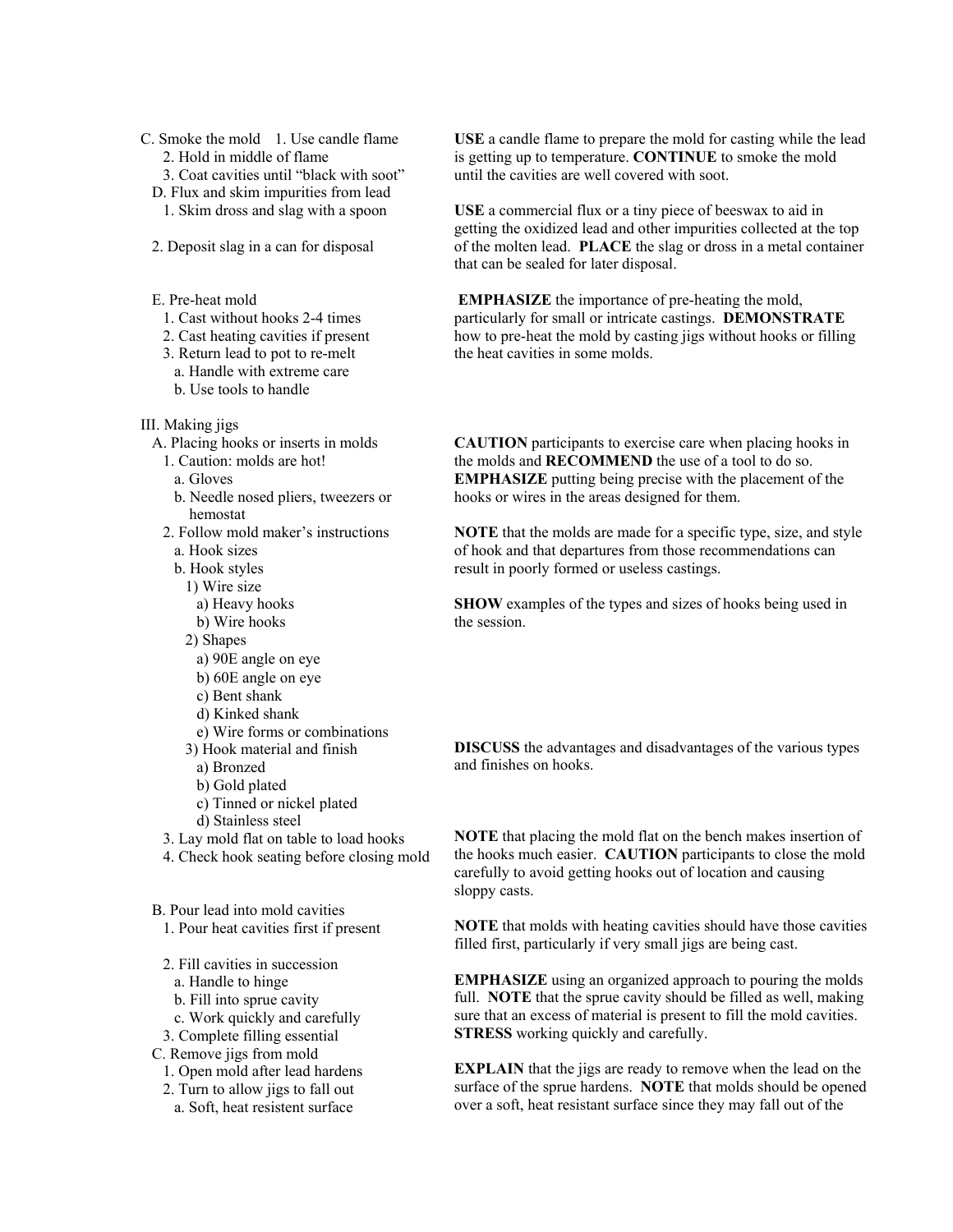b. If needed, grasp sprue with needle-nose pliers and lift jigs from mold

- 3. Inspect cast jigs for quality
- a. Set aside or re-melt imperfect castings
- b. Correct the problem if needed
- D. Allow jigs to cool
	- a. Soft, heat resistant surface
	- b. About 5-10 minutes for smaller jigs
- c. Touch with caution! E. Refill molds and repeat
- 1. Work quickly
- 2. Remember the mold is HOT!
- 3. Continue until desired numbers reached
- F. Finish jigs
	- 1. Remove sprue from casting
	- a. Grasp with pliers and bend back and forth
	- b. Cut with gate cutters
	- 2. File smooth if desired
		- a. Push strokes with file
	- b. Card file to remove lead filings
	- 3. Paint or prime jigs (see lesson)

IV. Cleaning up after the session

- A. Drain lead or alloy from furnace
	- 1. Pour into ingot molds
	- 2. Allow ingots to cool
- B. Shut down furnace
	- 1. Turn heat knob to zero setting
	- 2. Unplug furnace
- 3. Allow to cool completely before storing
- C. Collect all spatters, sprues and filings
- 1. If necessary, allow to cool completely
- 2. Store in suitable containers
- 3. Excellent for starting the next time
- D. Put hooks away
	- 1. Gather any unused hooks
	- 2. Store by size and type
- 3. Use original containers if possible
- E. Inspect molds
	- 1. Carefully remove any misplaced lead
	- 2. Allow to cool completely
	- 3. Oil hinge before putting away
- F. Store jig making supplies and equipment 1. Store in an organized fashion
	-
	- 2. Use sealable plastic containers if possible
	- 3. Store in a cool, dry place

mold when it is opened. If necessary they may be removed by grasping the sprue with a pair of needle nosed pliers and lifting them from the mold.

**EMPHASIZE** the need to inspect each jig to see that the casting conforms to the design of the mold. **TROUBLESHOOT** any problems that exist to help members improve their technique.

**STRESS** the importance of allowing the jigs to cool adequately before handling them.

**NOTE** that quickly refilling the mold and pouring a successive batch of jigs assists in getting good castings by keeping the mold hot. **CAUTION** the members to avoid getting burned on the mold or the jigs.

**DEMONSTRATE** methods of removing the sprue from the castings and **LEAD** the youngsters in completing the molding and smoothing elements of the jig casting process.

**DEMONSTRATE** the proper way to use a file.

NOTE that no better time exists to either prime the jigs or apply powder paint (See lesson on powder paint).

**DEMONSTRATE** and have participants **ASSIST** in the clean up process and the preparation for the next use of the jig casting equipment.

**CAUTION** the participants to have the entire furnace cool to the touch before storing it.

**NOTE** that careful storage of sprues, lead filings, etc. is required both for future casting and for containment of the elemental lead. **SUGGEST** that using sealable polyethylene containers is an excellent way to manage the lead.

Have participants **GATHER**, **MATCH** and **PUT AWAY** the leftover hooks.

**EMPHASIZE** proper care of the molds now for better use in later casting sessions.

**NOTE** the importance of using an organized storage approach in locating equipment and using it the next time.

## **Lesson Narrative**

#### **Initial Preparations**

Start by getting your work area properly set up. Lay down 2 - 3 heat pads on a sturdy work table or bench. Set your bottom-pour furnace on one of the pads and place an ingot mold on the base of the furnace directly underneath the pour spout. The ingot mold is important during the casting process to catch drips. Place a screwdriver, needle nose pliers, and coffee can with an old spoon within easy reach. Lay out the jig mold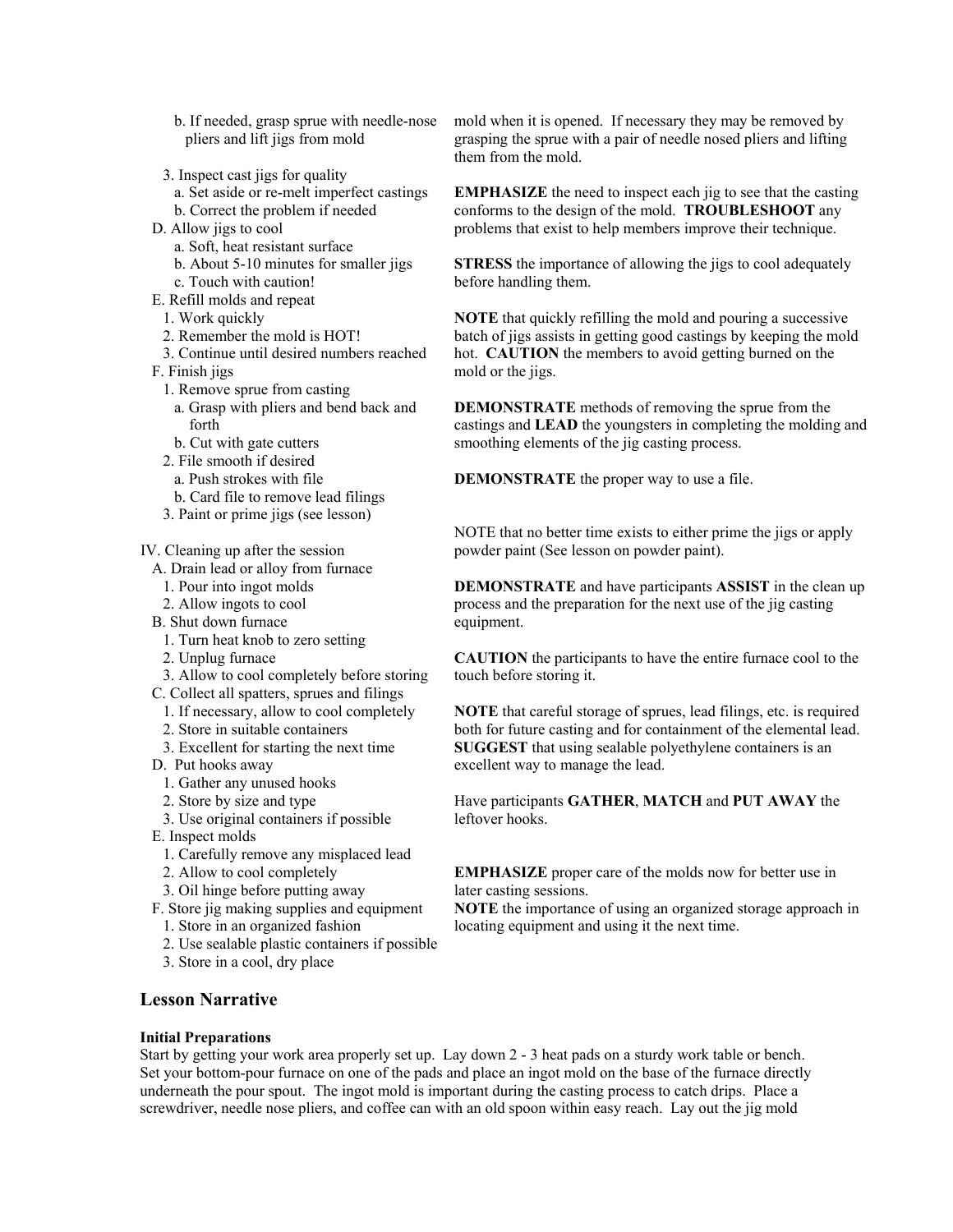and hooks you are going use and add solid metal to the furnace. Make sure you are wearing long sleeves and long pants and sock and shoes. It's also a good idea to wear a cap of some sort. Any time molten metals are being used, be sure to wear safety glasses (goggles are better) and a mask or respirator mask.

To aid in proper casting of jigs, the jig mold should be smoked prior to use. Soot from a candle flame coated on the surface of each jig cavity allows molten metal to flow more quickly and smoothly into the jig cavity. Pass the surface of the jig mold back and forth over the flame until each jig cavity is black with soot.

Plug in the furnace and turn the heat knob to 6 or 7. After the metal has melted, flux it with a commercial flux or a small piece of beeswax. Use the spoon to skim off any slag or surface dross from the surface of the molten metal. Discard the slag in an old coffee can. After removing the slag, the surface of the molten metal will be smooth and golden in color.

Its now time to pre-heat the jig mold. Like the smoking process, pre-heating allows the molten metal to flow more quickly and smoothly into the jig cavity. Pre-heat the jig mold by pouring molten metal into each jig cavity. Remove the lead or alloy with needle nose pliers and return it to the furnace. Repeat this 2 - 3 times. If a heating cavity is located in the bottom of the mold, as in most very small jigs, be sure to fill it, too. Smoking and preheating the mold is the best way to avoid incomplete castings.

### **Making the Jigs**

Lay the mold on table and place jigs hooks in slots of each jig cavity. Make sure the hooks are the proper size and style specified by the manufacturer. Close the mold so it shuts completely. Any gaps indicate something is wrong. If you have hooks placed in each jig cavity of the mold, start pouring into the cavity nearest to handle and progress outward. Allow molten metal to fill each cavity and the sprue hole. Allow the metal to cool for a second or two (it sets up quickly), then open the mold. Often the jigs will simply fall out of the mold. If they do not, simply grasp the sprue with needle nose pliers and remove the jigs from the mold. Place the jigs on the hot pad, sacrificial piece of soft wood, or a similar surface to allow them to cool. Most jigs under 1 ounce will be cool to touch in about 5 minutes. Repeat the process, being careful not to touch the hot mold or jigs with your bare fingers until you have cast all the jigs you intend to cast in this session. If the furnace begins to drip between pours, use the screw driver to adjust the pour spout stopper. Simply insert the screwdriver in the slot at the top of the spout stopper and rotate it until the flow stops. Usually the problem is a minor misalignment of the stopper and the spout. If the spout fails to permit good flow, it is usually caused by a bit of slag or dross getting into the spout opening. Keeping the furnace full and clean will eliminate the problem. Fixing it during a pouring session calls for careful adult attention.

#### **Turning off the Furnace**

If you have cast all the jigs you want for this session, drain the rest of metal from furnace into the ingot mold, turn the heat knob of the furnace back to zero and unplug it. Leave it on the work bench or table until it has cooled completely before putting it away in a safe place.

### **Finishing the Jigs**

Once the jigs you have made are sufficiently cool, remove the sprues from the molded jigs. Grasp the hook in one hand, and using the needle nose pliers, clamp down on the sprue. Use the pliers to work the sprue in a side to side motion until it breaks free from the jig. Many jig makers use gate cutters for this process also. If you desire, you can further refine your jig by filing the sprue scar using a file. Save the sprues and any filings for your next casting session. If the jigs are to be painted, this is the best time to begin that process, by putting at least the base coat on the freshly poured lead.

#### **Clean up**

Do not attempt to put away the furnace until it is cool to the touch. Clean up lead or alloy splatters and sprues and place them in a sealable container. You can re-melt these scraps and use them to make more jigs during your next session. Put away any loose hooks, making sure you get them in the proper boxes. Place a few drops of machine oil on the hinge of your molds before storing them.